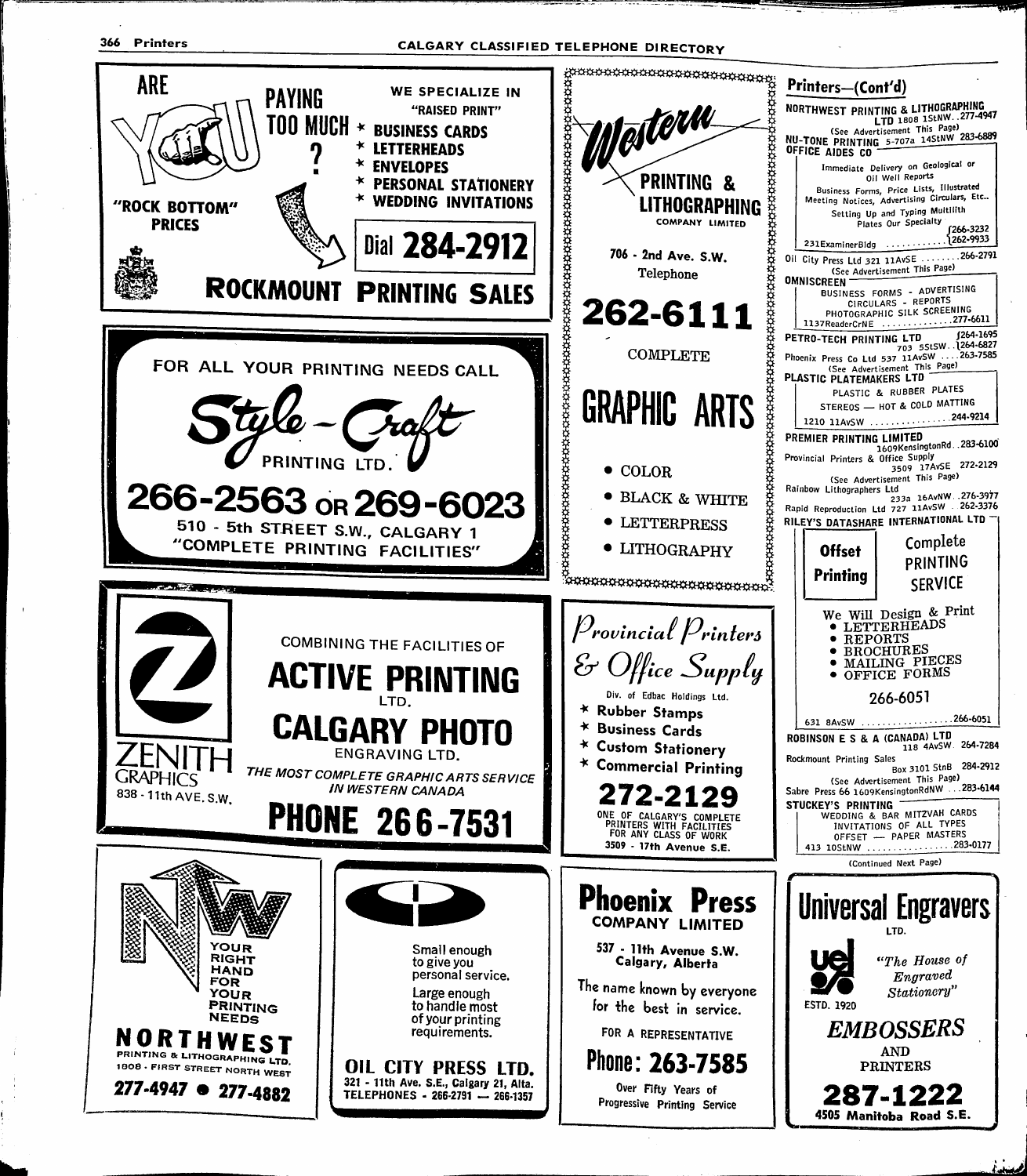#### "WHERE TO BUY IT" Printers—Propane 367 Process Servers **Production Control Equipment** Printing Equipment—(Confd) Printers--(Cont'd) International Locate & Process Services Ltd Acme Seekey Business Systems Ltd c/mational Acme 31.48-304 8AvSW..262-5642 418-304 SAvSW. .262-5642 MnFIr 1003 llAvSW. .244-5446 Style-Craft Printing Ltd 510 5StSW . . . 266-2563 SEARS LTD (See Advertisement Opposite Page) MODERN EQUIPMENT AND R & L Services 231-805 55tSW .....262-9144 Superior Printing & Litho Ltd Programming Service —See Apache Superior Printing Ltd SUPPLIES FOR THE Data Processing Service—See Data Processing GRAPHIC ARTS INDUSTRIES TIC'S KOPY KWIK LTD ~ Produce—Wholesale INSTANT PRINTING SERVICE Heidelberg Distributors Alberta Spads & Prodsce (1969) Ltd 1-500 Copies While You Wait 4027 llStSE. .243-5512 Pfllinnne GQS Shipper Only 243-1930 ' 5516 5StSE 253-5622 aLbEKTA SUBURBAN PROPANE -,=,.0103 265aElvedenHse 262-5724 215 10AvSW ...............266-6701 Times Press Limited 902 9AvSW ......262-5215 SINCLAIR & VALENTINE CO OF CANADA LTD Elever Leaf Cheese Co Ltd 138 4AvSE..262-2218<br>
Kraft Foods Ltd 4024 4StSE .........243-3273 (See Advertisement This Page)<br>
XEMANS PRODUCE CO (262-5689 Blue Flame Propane Ltd<br>
262-5689 Blue Flame Propane Ltd<br>
27 Edmonton 69 704 24StNE. .272-4011 Clover Leaf Cheese Co Ltd 138 4AvSE. .262-2218 Tri-Graphics Limited 824e 3StNE .....263-8066 UNIVERSAL ENGRAVERS LTD TRECK PHOTOGRAPHIC OF CANADA LTD 1102 5StSW. .263-4291 4505ManitobaRdSE. .287-1222 ZEMANS PRODUCE CO (262-5689)<br>115-117 10AvSE..{266-3498 e Lum<br>Hwyl6E Edmonton 699-5511 (See Advertisement Opposite Page) VARITYPER DIVISION ADDRESSOGRAPH-1262-5690 (See Advertisement This Page) MULTIGRAPH OF CANADA LTD W J TRADE BINDERY LTD 1227 48AvNE. .276-5551 FOLDING — GATHERING — STITCHING Listings Of This 35 Years Specializing in Bindery Work Classification Are Continued Printing Equipment—Repairing Use TB Christmas Seals 1019 10AvSW ................244-9294 On Next Page ORAM PRESS & BINDERY SERVICES LTD 262-4006 1262<br>266-6406. .west PRINTING CO LTD Repairs & Machining on Offset, Letterpress & Bindery Equipment WESTERN PRINTING & LITHOGRAPHING CO LTD 706 2AvSW 262-6111 508 3AvSW .................264-5782 (See Advertisement Opposite Page) Zenith Graphics 838 11AvSW ........266-7531<br>(See Advertisement Opposite Page) Printing Ink SUBURBAN See Inks—Printing & Lithographing Printing—Continuous Forms Printing Plates CONTINUOUS FORMS (ALBERTA) LTD See Embossing, Lithographers, Photo Engravers, PROPANE SNAP SET & CONTINUOUS STYLE also Rubber Stamps BUSINESS FORMS MADE IN CALGARY Printing Supplies 444 42AvSE ........................287-2870 Frawley Printing Co 444 1AvNE.......262-9916 BROWN'S.ENGRAVING 1225 45AvNE. .277-8885 Canadian Linotype Company 2223 26AvNW. .289-9155 Printing Equipment 255-0103 GHARTPAK ROTEX GRAPHIC ART CANADIAN LINOTYPE COMPANY SUPPLIES-GRAPHIC ARTS WESTERN LTD 24 HOUR ANSWERING SERVICE H F Barton 2223 26AvNW. .289-9155 287-2513 LINOTYPE DIVISION<br>Howard James res 4525 IStSE  $\ldots \ldots \ldots 249-4321$ • CONSTRUCTION HEATER Cowie R H (Sales) Limited 508 3AvSW 265-6354 Graphic Arts Western Ltd 4525 iStSE . .287-2513 COWIE R H (SALES) LIMITED -(See Advertisement This Page) PRODUCTIVE EQUIPMENT & SUPPLIES RENTALS Plastic Platemakers Ltd 1210 11AvSW . . 244-9214 **• PROPANE & NATURAL GAS** FOR THE GRAPHIC ARTS INDUSTRY NEW & USED MACHINERY Rexon Graphics Ltd 508 3AvSW ......265-0631 508 3AvSW .........................265-6354 SMITH DAVIDSON & LECKY LTD HEATING appliances SUBURBAN WHOLESALE DICK A B CO OF CANADA LTD • PROPANE CAMPING PRINTERS' PAPER Offset Machines 171/2 x 221/2<br>227 7AvSE .....................266-1011 equipment FRIDEN A DIVISION OF SINGER CO -DISTRIBUTORS FOR MAJOR PAPER MILLS OF CANADA LTD IN CANADA & U.S.A. KEYBOARDS & PHOTO-COMPOSERS // 'Service is Our Motto 140 SOAvSE ....................249-4631 1020 17AvSW 2020 244-9785 GRAPHIC ARTS WESTERN LTD 485-2622 VULCAN ALBERTA BRANCH LETTER PRESS OR OFFSET refreshing ALBERTA SUBURBAN PROPANE Wilted asparagus can sometimes SUPPLIES & EQUIPMENT 515 Heritage Drive S.W. (82nd Avenue & Macleod Trail S.W.) be refreshed by placing the stems ATF-DAVIDSON OFFSET in cold water. DUPLICATORS & MACHINES 4525 1StSE ..............................287-2513 **I B M SELECTRIC COMPOSER TYPESETTING** GRAPHIC ARTS SYSTEM--<br>I B M CANADA LTD 606 4StSW ......................265-0300 **Blue Flame PROPANE** WESTERN LTD. Service 265-0366 ITEK BUSINESS PRODUCTS LTD 5316 2StSE. .252-9565 "All Our Customers Are Warm Friends" The Largest Stock Of OFFSET SERVICE COMPANY LTD YBUIK & BOTTLE \*APPLIAMCES Printing—Offset **OFFSET** TYPE COMPOSITION - ART WORK NEGS & PLATES - COLOR SEPARATIONS Supplies in Western Canada **XGASFITTING** New Printing Equipment DOMESTIC, INDUSTRIAL & CARBURETION SPECIALISTS<br>
HEAD OFFICE — Hwy. 16 East — Edmonton 699-5511<br>
EDMONTON WEST BRANCH 15826 - 111th Ave. 484-6452 - 489-8961<br>
337-3124 REPRO CAMERAS - LIGHT TABLES PLATE MAKERS DOMESTIC, INDUSTRIAL & CARBURETION SPECIAL! 24 HOUR SERVICE<br>HEAD OFFICE - Hwy. 16 East ROTAPRINT OFFSET PRESSES 287-2513 PAPER CUTTERS & SHREDDERS All Types of Used CARSTAIRS BRANCH 2000 1000 1000 1000 1000 1000 337-3124 4525 - 1st Street S.E. Printing Equipment

727 5AvSW 266-2866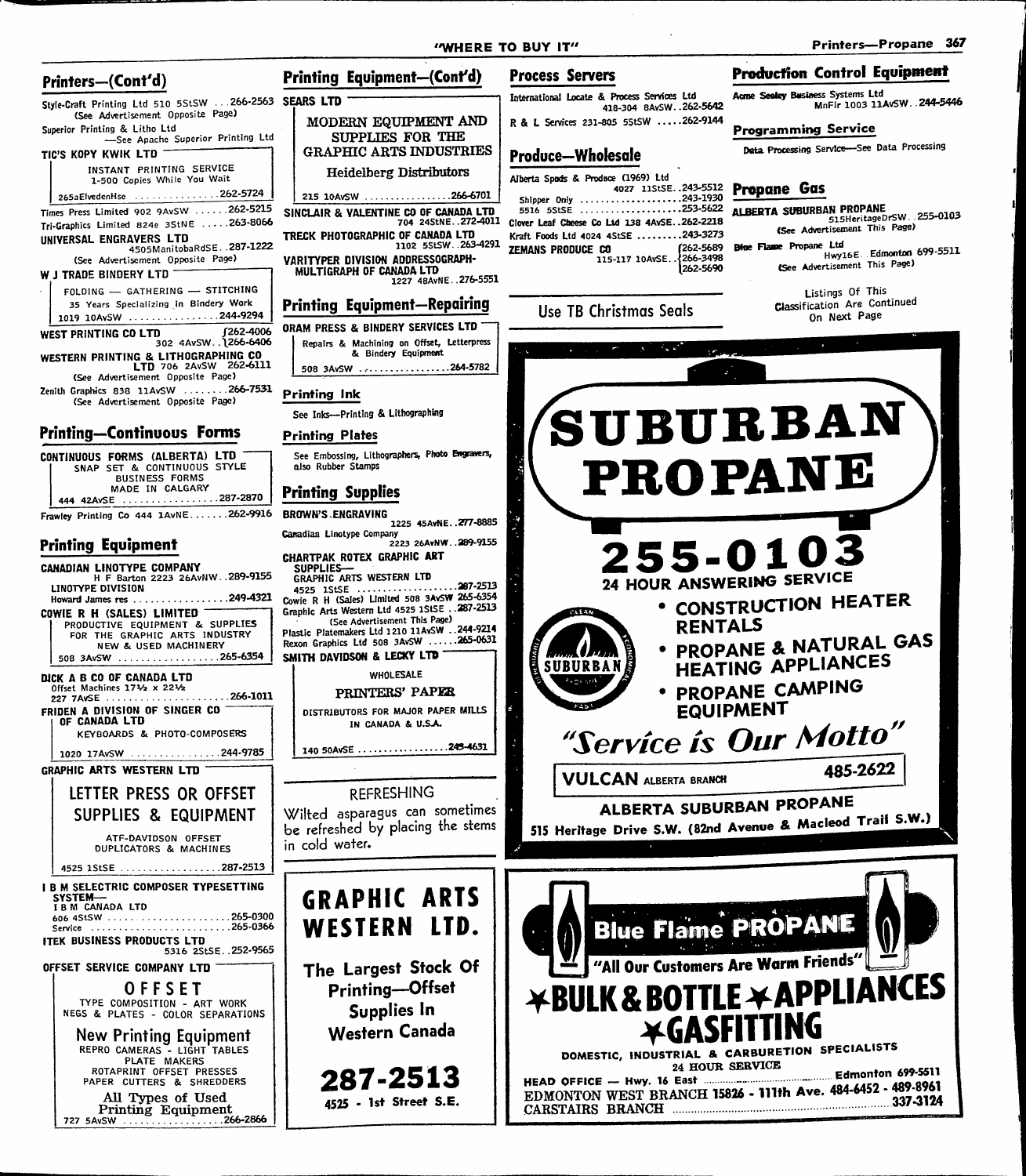CALGARY CLASSIFIED TELEPHONE DIRECTORY

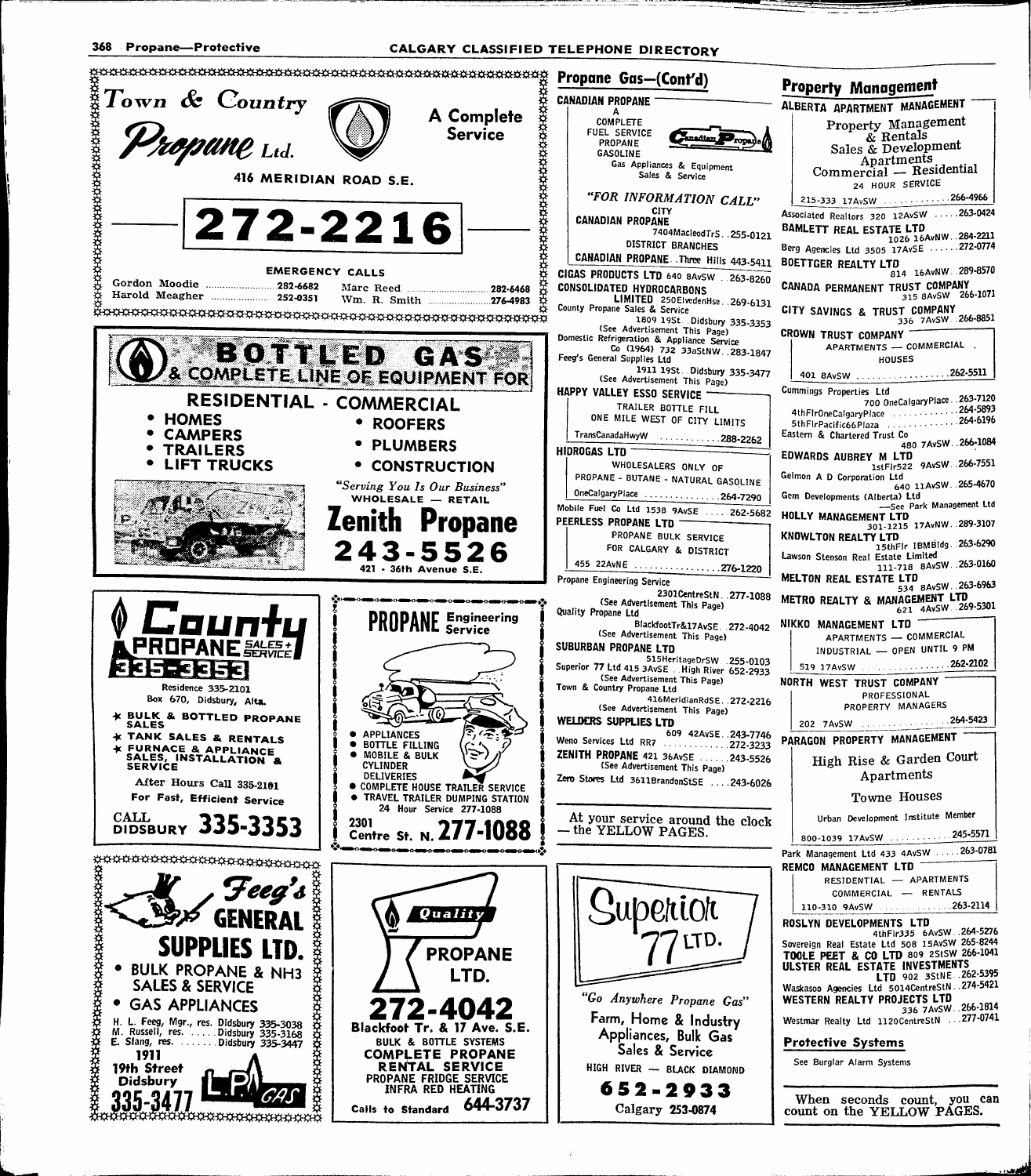# "WHERE TO BUY IT" The Contract of the Provincial—Pumps 369



#### See Alphabetical Section under Government of Alberta (Provincial) Alberta Business Journal

#### Psychiatrists

See Physiciams & Surgeons

# Psychologists

Ferguson Mrs Ian A

64Academyl\/ledicalBldg. .2o9-223o LAMOND DEWHURST WESTCOTT & ERASER LTD 760ElvedenHse. .269-4976 STEVENSON & KELLOGG LTD

760ElvedenHse. .269-4976 Public Accountants

# See Accountants

## Public Depfs—Municipal

Municipal District of Rocky View No 44 207 16AvNE. .277-0181 Repair Shop 911 32AvNE .........277-3131

### Public Relations Counsellors

Admanagement Ltd 342 15AvSW .....269-1388 Alberta Editorial Services Limited 311 34AvSE. .243-4644 Curtis Dick E & Associates 102-2029UlsterRd. .282-4091 FOSTER ADVERTISING LTD 2ndFir 802 16AvSW 269-8276 FRANCIS WILLIAMS & JOHNSON LTD 6thFirPacific66Plaza. .266-7061 GUNDERSON PUBLIC RELATIONS 312LancasterBidg. .264-3087 Harald L Gunderson Mgr res 252-2094<br>Inside Canada Public Relations Ltd Inside Canada Public Relations Ltd 311 34AvSE. .243-4644 Interquest Public Relations 1512ExecutivePiace. .266-2531 McAra James 1512-727 6AvSW .......269-4240 P R WIRE SERVICE 24 Hour Service for Simultaneous Teletype Distribution of News Releases on a Continent Wide or Regional Basis 514a 5AvSW ...............264-4122 Roberts Fenton McConnell Ltd 407-600 6AvSW. .263-7040 ROBBINS JACK 202-509 8AvSW .....264-6240 ROMAINE EDWARD & ASSOCIATES 510-805 8AvSW. .266-5621 Smith Arthur R & Associates Ltd 1330 8StSW. .262-2548 STEINER PUBLIC RELATIONS LTD Full Service Provided Across Canada, Latin America, South East Asia, Most European Countries 514a 5AvSW ...............264-4122 TOM PRIDDLE SERVICES 2ndFlrl304 4StSW. .263-3737 TRADEWEST ADVERTISING LIMITED MnFlr503 6StSW. .265-2420 WEMP PUBLIC RELATIONS MezzFlrGreyhoundBldg. .262-4039 G A Wemp res .....................274-6306 WHITE LLOYD M & ASSOCIATES 631 7AvSW. .262-4313 Wood A D Advertising 35-301 BAvSW 263-1030 Public Stenographers See Stenographers—Public Publicity Service Thomson Marquerite 1008RegencyHse ...266-6785 B-I-F "PROPORTIONEERS"

Shop The Yellow Pages Way

#### Pumps—(Cont^d) Publishers BAWDEN PUMPS— Sewage Pumps—Industrial Pumps 8521MacleodTrS..252-0211<br>266-2326 / Alberta Jewish Chronicle STEPHENSON J R LTD Alberta Jewish Chronicle<br>404-109 8AvSE. .1265-7933 Alberta Labor 404-109 8AvSE ........266-2326 ALBERTAN 830 10AvSW............263-7730 Burnand Printing Co Ltd 230 7AvSE . .264-2242 Burns Publishing & Music Services lllCoieridgeRdNW. .282-2758 Burroughs & Co 7thFir 703 6AvSW ....262-2460 Business Prospects MnFIr 3424BouitonRdNW..289-2977 CANADIAN PETROLEUM 3-330 9AvSW 269-1334 Canadian Wings Aviation Magazine Commercial Publications Ltd 1115 46AvSE. . 287-2388 FOOTHILL PRINTERS LTD 311 34AvSE. .243-4641 GAGE W J LTD 5408BannermanDrNW 284-2177 HERALD HeraidBldg 262-7711 HIGH-RISER PUBLISHING LTD 3227 52AvNW. .284-2886 Jet Publications 1008RegencyHse ......266-6785 JOURNAL OF COMMERCE PUBLICATIONS 2540 5AvNW. .283-3338 MACLEAN HUNTER LTD 510-805 SAvSW. .266-5621 MERCURY PUBLICATIONS LTD 14-3515 17AvSW. .249-1472 NORTHWEST PRINTING & LITHOGRAPHING LTD 1808 iStNW..277-4947 SOUTHAM BUILDING REPORTS 2540 5AvNW. .283-3338 SOUTHAM BUSINESS PUBLICATIONS LTD 3-330 9AvSW..269-1334 Town & Country Publications Ltd 608 54AvSW. .252-6385 Tri-Graphics Limited 824e 3StNE ....263-8066<br>Western Construction & Building Magazine Publishers—Periodical Canadian Cattlemen 251-1632 14AvNW 282-1333 Canadian Chef The 610-505 4AvSW ...266-3322 CANADIAN HEREFORD DIGEST 202-512 4AvSW. .269-3013 Country Guide 251-1632 14AvNW .....282-1333 High-Riser Publishing Ltd ...<br>3227 52AvNW..284-2886 Pulleys & Sheaves COUTTS MACHINERY CO LTD 4636 iStSE. .243-6600 OLIVER INDUSTRIAL SUPPLY CO LTD 803 46AvSE. .243-5551 Pulmanizing See Automobile Upholstering Pumps A-1 RENTALS (1965) LTD FINEST EQUIPMENT & SERVICE AVAILABLE IN 1243-1414<br>SOUTHERN ALBERTA {243-7350 347 39AvSE (243-1166) Agratec Equipment Manufacturing Ltd .252-0177 50Av&lStSW ARMSTRONG PUMPS— DAMONT SUPPLY Alberta Distributors Sales & Service 5501 laStSW 252-0046 ARTHUR S LEITCH CO LTD-<br>GENERAL EQUIPMENT LTD 4335ManhattanRdSE..243-2734 **ATMOS ENGINEERING SALES LTD** REPRESENTING aurora PUMP COMPANY

 $17-1209$  6StSW ......... Rahrock & Wilcox Canada Ltd



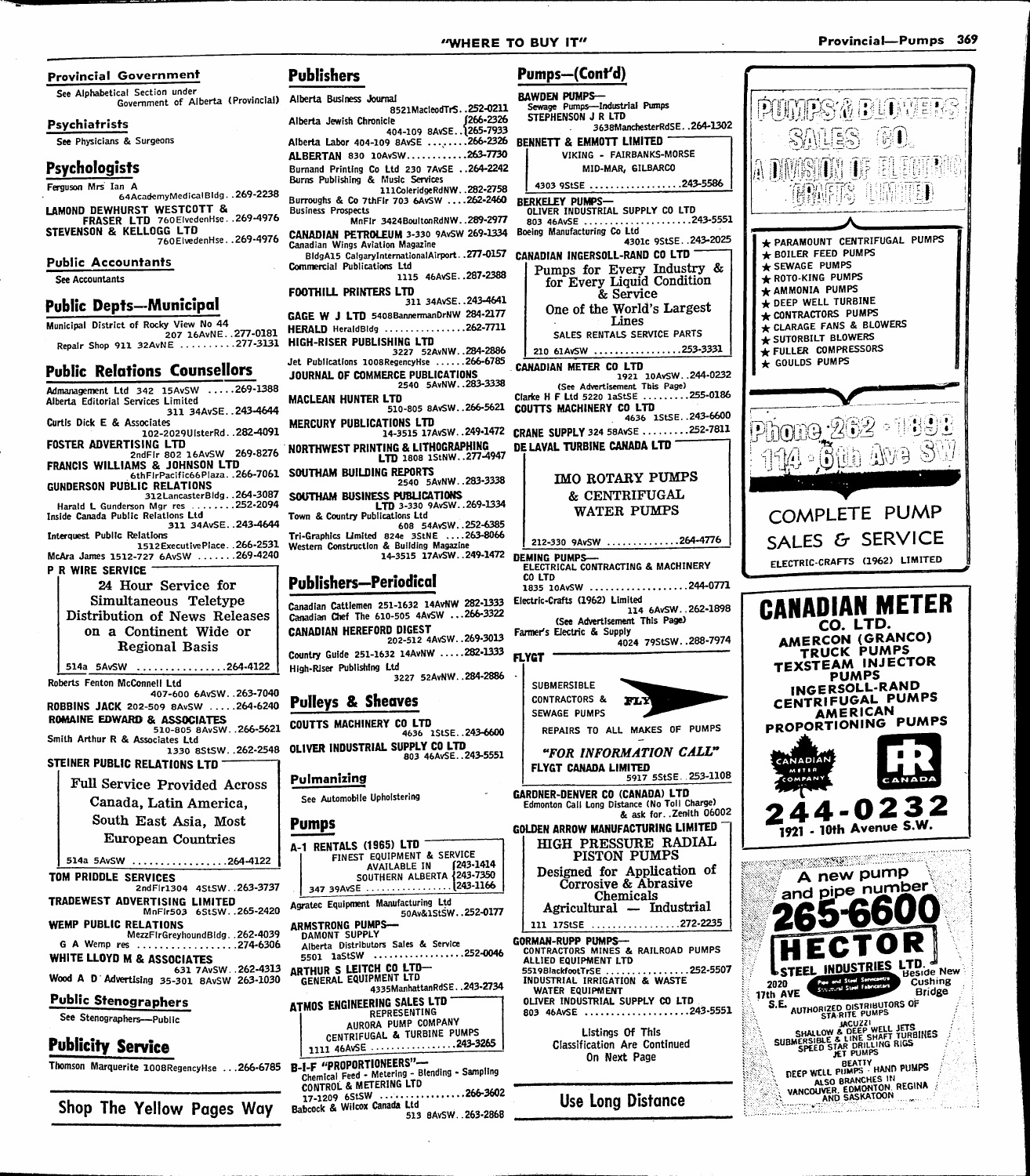312 4 Ave. S.W.



Get the Yellow Pages habit.

Listings Of This Classification Are Continued On Next Page

CO LTD 1835 10AvSW ...........244-0771